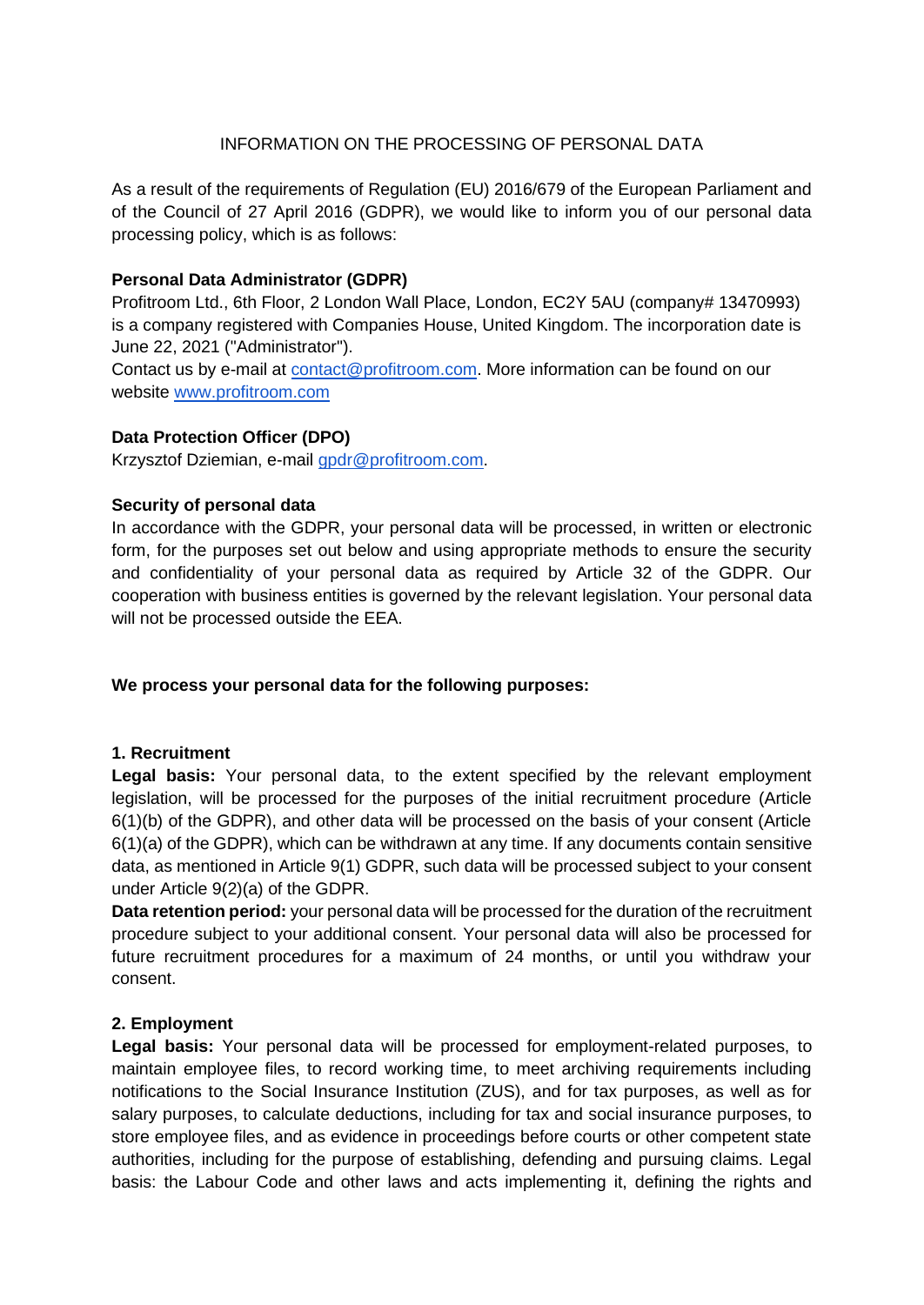obligations of employees and employers, Article 6(1)(b),(c),(d) and (f) of Regulation (EU) 2016/679 of the European Parliament and of the Council. In specific cases (debt collection, on-site activity monitoring), the legal basis for the processing is the legitimate interest of the Personal Data Controller (Article 6(1)(f) of the GDPR).

**Period for which your personal data will be stored:** your personal data will be stored by Profitroom S.A. ul. Franklina Roosevelta 9, 60-829 Poznan, Poland for as long as it is necessary for the purposes specified above and then for as long as the applicable law allows. Personnel and health and safety data for 50 or 10 years (depending on when the person was employed) starting from the year in which the employment ended.

# **3. Sale of services provided by the Administrator of Personal Data (APD)**

**Legal basis:** Your personal data will be processed for the performance of the contract on the basis of Article 6(1)(b) of the GDPR, as well as for the fulfilment of the legal obligation set out in Article 6(1)(c) of the GDPR, including, in particular, the provisions of the Accounting Act and the Civil Code.

**Period for which your personal data will be kept:** your data will be kept for a period of 5 years from the first day of the year following the year in which the relevant accounting document is issued or, alternatively, for the duration of the contract and after the expiry of the limitation period for claims under the applicable law.

### **4. Provision of support services**

**Data source:** Your personal data must be processed in order to enter into any contract relating to APD products. Therefore, if you refuse to provide any personal data that is expressly mandatory, we will not be able to provide you with the requested service.

#### **Legal basis:** Article 6(1)(b) of the GDPR.

**Period of retention of personal data:** in accordance with the contract.

Recipients of data: Entities described in legal regulations or other entities processing data on the basis of relevant agreements with the APD.

#### **5. Business-related marketing activities**

**Legal basis:** Article 6(1)(a) of the GDPR and Article 6(1)(f) of the GDPR, marketing of services. **Period of retention of your personal data:** Marketing data – until the data subject requests erasure of the personal data.

#### **6. Future claims**

**Legal basis:** Article 6(1)(f) of the GDPR regulation.

**Period for which your personal data will be kept:** In order to handle potential claims, your personal data will be kept until the expiry of any period of limitation under applicable law.

# **7. Security of persons and property**

**Data source:** Data from surveillance cameras.

**Legal basis:** Article 6(1)(f) of the GDPR.

**Period for which personal data will be stored:** Up to three months after the recording of the material.

# **8. Security of persons and property**

**Data source:** GPS fleet monitoring data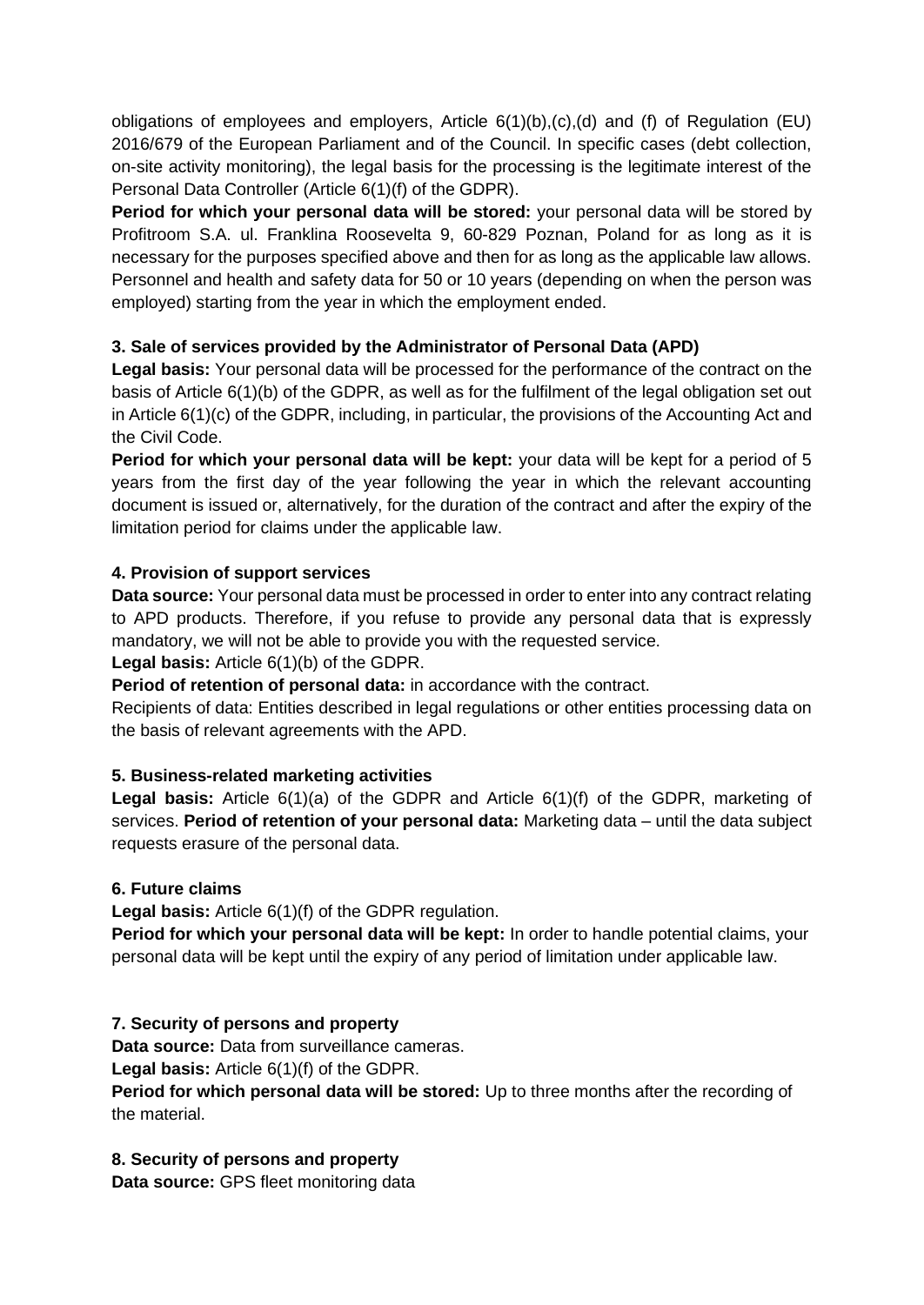**Legal basis:** Article 6(1)(f) of the GDPR. **Period for which personal data will be stored:** NOT APPLICABLE

# **9. Customer satisfaction survey**

**Data source:** data from recorded telephone conversations with customers. Legal basis: Article 6(1)(a) of the GDPR.

**Period of retention of personal data:** Until the individual withdraws consent. If your personal data is needed for purposes other than those described above, you will be informed of this directly in the relevant form, or during the first activity with your participation.

# **10. Sending of commercial information**

**Data source:** data taken from the form completed by the individual.

**Legal basis:** Article 6(1)(a) of the GDPR.

**Personal data storage period:** From the moment of granting the consent until the moment of its withdrawal, with the reservation that the data may be processed despite the withdrawal of the consent only to the extent and for the purpose if the processing is necessary to establish, assert or defend the claims of the Administrator in relation to the consent granted.

### **11. Display of advertising on social media**

**Data source:** data taken from the form completed by the individual.

**Legal basis:** Article 6(1)(a) of the GDPR.

**Personal data storage period:** From the moment of granting the consent until the moment of its withdrawal, with the reservation that the data may be processed despite the withdrawal of the consent only to the extent and for the purpose if the processing is necessary to establish, assert or defend the Administrator's claims in relation to the consent granted.

# **Your rights in relation to the processing of your personal data**

- $\bullet$  If the legal basis is Article 6(1)(a) or (b) of the GDPR:
	- the right to access your data
	- the right of rectification
	- the right to the erasure of data (the right to be forgotten)
	- the right to restrict processing of personal data
	- the right to data portability
- $\bullet$  If the legal basis is Article 6(1)(c) of the GDPR:
	- the right of access to your data
	- the right of rectification
	- the right to restrict the processing of your personal data
- $\bullet$  If the legal basis is Article 6(1)(e) or (f) of the GDPR:
	- the right to access your data
	- the right of rectification
	- the right to the erasure of data (the right to be forgotten)
	- the right to restrict processing of personal data
	- the right to object to the processing of personal data

#### **Right of withdrawal of consent**

If your data is processed on the basis of your consent (Article 6(1)(a) of the GDPR), we will process your data until you withdraw your consent. You may withdraw your consent at any